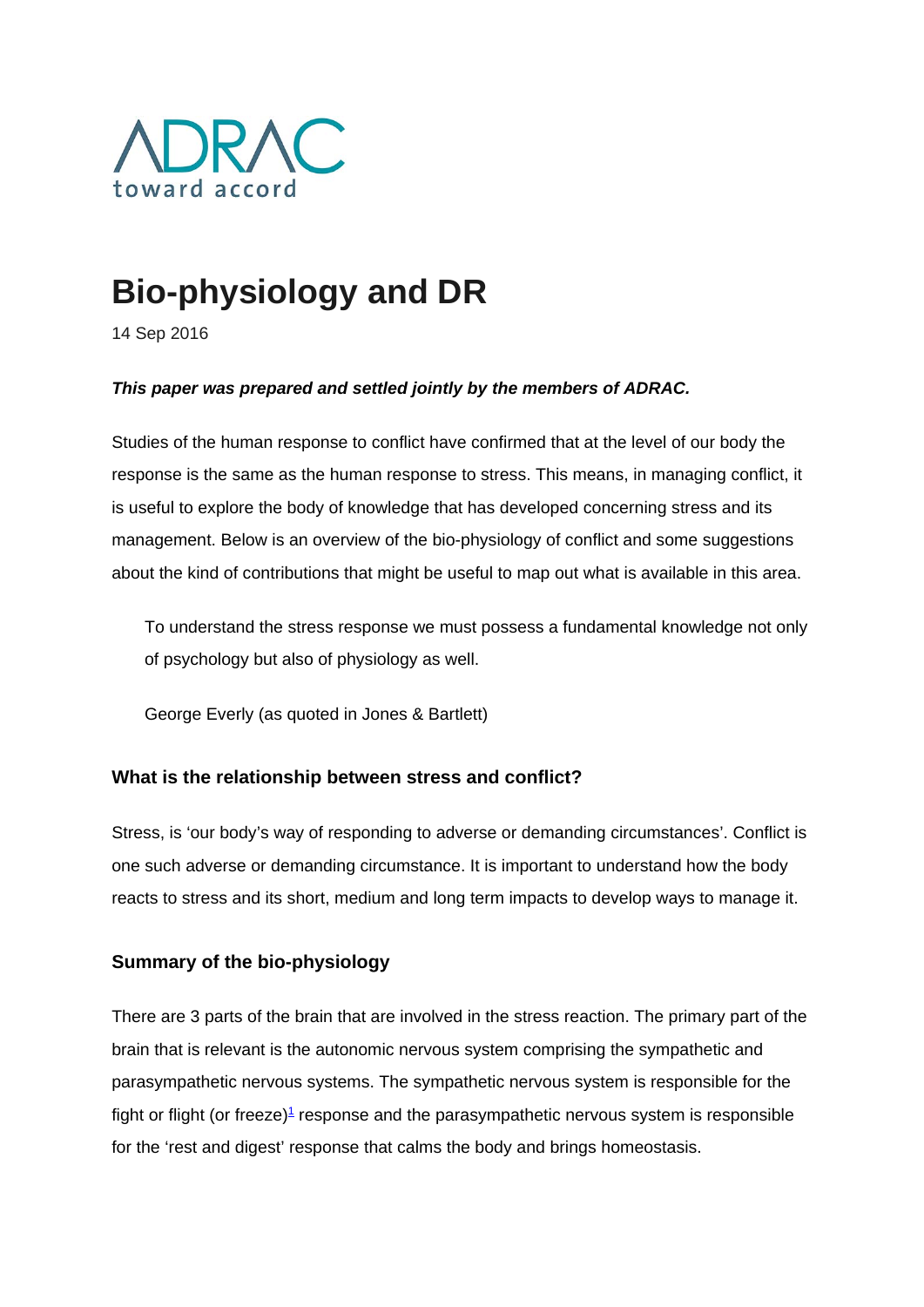Hormones also influence the brain. In fight flight and freeze, because the hormones are designed to combat physical threat, they prime for short term thinking and negative inferences eg in a dispute situation a statement that is ambiguous is likely to be heard as a threat or a negative.

## **Rest Digest**

The parasympathetic drive 'rest and digest' is responsible for energy conservation and relaxation. It is during this period that the body cells regenerate. This is a good state for strategic and future focussed thinking.

Parasympathetic (rest and digest) and sympathetic pathways (fight or flight) are mutually exclusive in that they cannot dominate activities simultaneously. They are like the brake and accelerator of a car: fight or flight is the accelerator and rest and digest is the brake. The switch from sympathetic (fight or flight) to parasympathetic (rest or digest) occurs through the tenth cranial nerve also known as the vagus nerve.

# **Brain division of labour**

The brain is divided into three major parts or levels. The vegetative level, $2$  the middle or second portion is the limbic system $3$  and the neocortical level which is the highest and most sophisticated level of the brain which deals with conscious thought and reasoning.

Current brain theory suggests conscious thought can influence emotional response. It also suggests conscious thought can control involuntary vegetative functions such as heart rate, ventilation and even the flow of blood. This means in theory that we can use our voluntary conscious mind to control some of the physical effects of stress that cause difficulty. This is done through direct training of the vagus nerve. $4$ 

### **Implication for decision-making and dispute resolution**

The implications for decision-making and participating in dispute resolution processes are still being explored. Theoretically, participants can be assisted to recognise the impacts of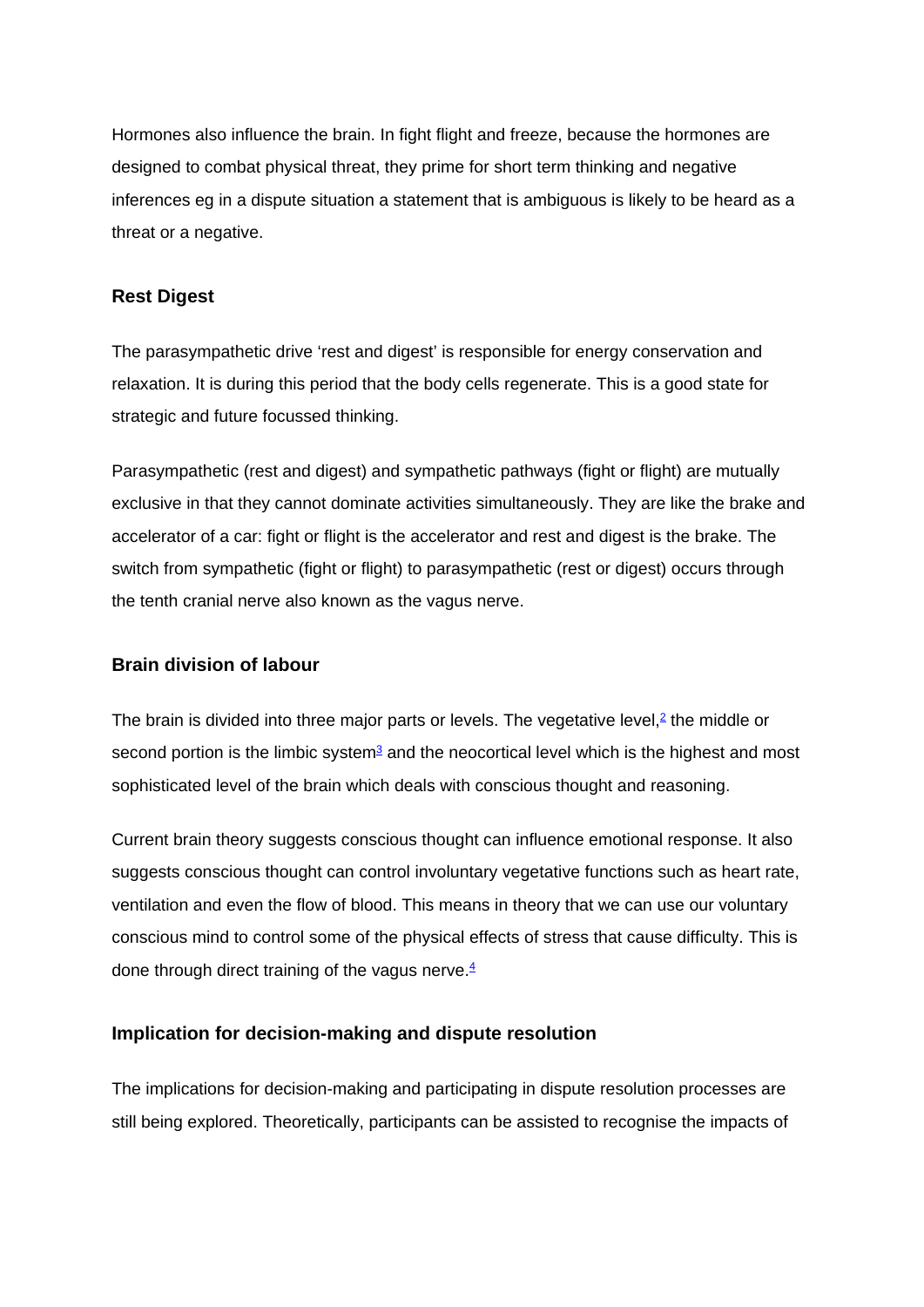stress and provided with tools to override the changes to the brain to assist them to make effective decisions.

The bio-physiology of stress also has relevance to the design of resolution processes that require participant decision-making. For example, it would suggest that shorter regular sessions are beneficial in disputes with high emotion. A long intense session is likely to increase stress levels and raise hormone levels with a corresponding decrease in long-term thinking. It also provides another lens for thinking about issues such as the benefits and timing of *joint v private* sessions, the role of venting in dispute processes and the benefits of *informal v formal* processes.

### **Summary**

- There is a biological basis for stress.
- The mechanisms that keep us safe from physical threat do not work as well with mental threats. They result in an increase in brain heuristics and a negative bias.
- The conscious brain can be used to override and ameliorate the reactions to stress, allowing physical and mental recovery and the perspective to make effective decisions.
- This gives a context for thinking about the tools for dispute resolution and how best to ensure their effectiveness. It also supports the use of assistance such as conflict coaching as an intervention in preparing people for resolution.

# **Future Focussed Comments**

Various disciplines associated with conflict coaching, system design and group decisionmaking are starting to reflect on the processes used to ensure that they are responsive to the bio-physiological needs of the human subjects. A number of transformative projects in schools such as circles and mindfulness have already taken up the challenge of dealing with school-ground conflict and enabling young people to build conflict competence through reflective practice which is formulated around bio-physiological cues.

The growing data on the effect on the brain of the bio-physiology also connects movements such as mindfulness, and disciplines such as yoga, coaching and psychology in a more